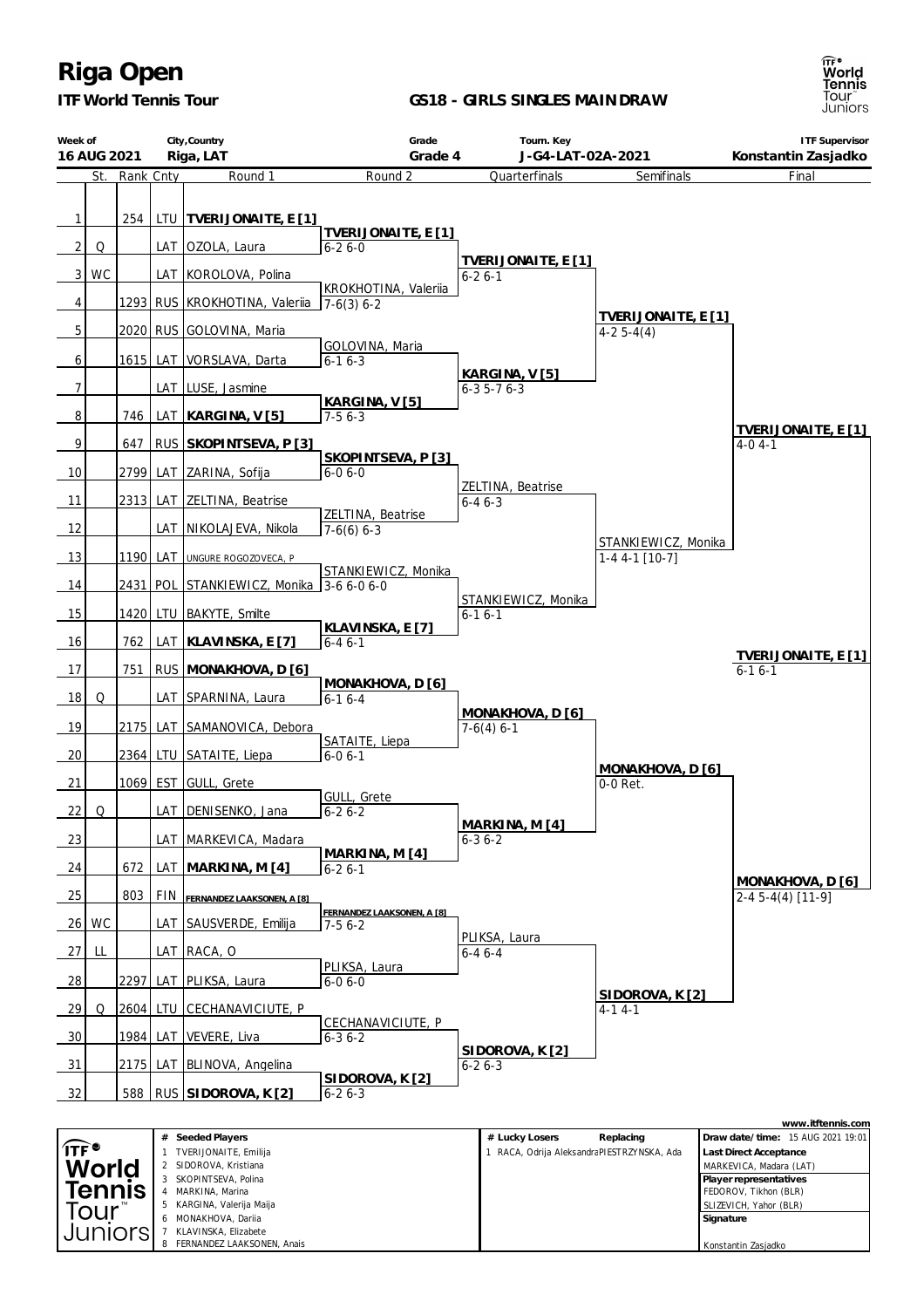

*ITF World Tennis Tour*

#### **BS18 - BOYS SINGLES MAINDRAW**

| Week of                    |     |           |            | City, Country                            | Grade                                              | Tourn. Key                             |                                     | <b>ITF Supervisor</b>                                      |
|----------------------------|-----|-----------|------------|------------------------------------------|----------------------------------------------------|----------------------------------------|-------------------------------------|------------------------------------------------------------|
| 16 AUG 2021                |     |           |            | Riga, LAT                                | Grade 4                                            | J-G4-LAT-02A-2021                      |                                     | Konstantin Zasjadko                                        |
|                            | St. | Rank Cnty |            | Round 1                                  | Round 2                                            | Quarterfinals                          | Semifinals                          | Final                                                      |
|                            |     |           |            |                                          |                                                    |                                        |                                     |                                                            |
| $\mathbf{1}$               |     | 429       |            | FIN MARTIKAINEN, O [1]                   | MARTIKAINEN, O [1]                                 |                                        |                                     |                                                            |
| $2\vert$                   | LL  |           |            | LAT VINGRIS, Edvards                     | $6 - 06 - 0$                                       | FILIPENKO, Ruslans                     |                                     |                                                            |
| 3                          |     |           |            | LAT FILIPENKO, Ruslans                   |                                                    | $6 - 36 - 1$                           |                                     |                                                            |
| $\vert$                    | Q   |           |            | <b>EST TAMTIK, Petrik</b>                | FILIPENKO, Ruslans<br>$6 - 36 - 2$                 |                                        |                                     |                                                            |
| 5                          |     | 1107      |            | LAT ROLIS, Davis                         |                                                    |                                        | BALCIUNAS, Manvydas<br>$4-0.4-0$    |                                                            |
| 6                          |     |           |            | 1565   NED   BALCIUNAS, Manvydas 6-3 7-5 | BALCIUNAS, Manvydas                                |                                        |                                     |                                                            |
| $\overline{7}$             |     | 2352      |            | LAT AUDRINS, Stefans                     |                                                    | BALCIUNAS, Manvydas<br>$6 - 46 - 0$    |                                     |                                                            |
|                            |     |           |            |                                          | STONKUS, D [7]                                     |                                        |                                     |                                                            |
| 8                          |     | 601       |            | LTU STONKUS, D [7]                       | $6 - 06 - 2$                                       |                                        |                                     | BALCIUNAS, Manvydas                                        |
| 9                          |     | 453       |            | $LAT$ LIEPINS, E [3]                     | LIEPINS, E[3]                                      |                                        |                                     | $2-45-3$ [10-6]                                            |
| 10                         |     |           |            | 1193 FIN LEINO, Julius                   | $6 - 36 - 3$                                       |                                        |                                     |                                                            |
| <b>11</b>                  | Q   |           |            | EST SOOTLA, Sander                       |                                                    | LIEPINS, E[3]<br>$7 - 56 - 1$          |                                     |                                                            |
| 12                         |     | 1632      |            | LAT AFANASJEVS, Artjoms                  | AFANASJEVS, Artjoms<br>$6 - 47 - 6(2)$             |                                        |                                     |                                                            |
| 13                         |     | 2078      |            | LAT SULCS, Krisjanis                     |                                                    |                                        | IVANOV, Saveliy [8]<br>$4-0$ 4 $-2$ |                                                            |
| 14                         |     | 801       |            | BLR SLIZEVICH, Yahor                     | SLIZEVICH, Yahor<br>$6 - 26 - 2$                   |                                        |                                     |                                                            |
| 15                         |     | 989       |            | SWE GABELIC, John                        |                                                    | IVANOV, Saveliy [8]<br>$6 - 36 - 2$    |                                     |                                                            |
| 16                         |     | 674       |            | RUS   IVANOV, Saveliy [8]                | IVANOV, Saveliy [8]                                |                                        |                                     |                                                            |
|                            |     |           |            |                                          | $6-27-6(4)$                                        |                                        |                                     | BALCIUNAS, Manvydas                                        |
| 17                         |     | 527       |            | LAT   DAMBINS, G [6]                     | JAROSZ, Elliot                                     |                                        |                                     | $4-25-4(4)$                                                |
| 18                         |     | 976       |            | SWE JAROSZ, Elliot                       | 3-1 Ret.                                           | SPAKS, Davids                          |                                     |                                                            |
| 19                         | Q   |           |            | EST   TORN, Ron                          | SPAKS, Davids                                      | $4-0$ 4 $-2$                           |                                     |                                                            |
| 20                         |     | 789       |            | LAT SPAKS, Davids                        | $7-56-2$                                           |                                        | SPAKS, Davids                       |                                                            |
| 21                         |     |           |            | 1602 FIN VUJASINOVIC, Milos              |                                                    |                                        | $4 - 24 - 1$                        |                                                            |
| 22                         |     |           |            | LAT SNEPSTS, Edvards                     | SNEPSTS, Edvards<br>$7-56-2$                       |                                        |                                     |                                                            |
| 23                         |     | 728       |            | LAT TENS, Daniels                        |                                                    | SNEPSTS, Edvards<br>4-1 1-4 [10-7]     |                                     |                                                            |
| 24                         |     | 507       | <b>BLR</b> | FEDOROV, Tikhon [4] 7-6(3) 6-4           | FEDOROV, Tikhon [4]                                |                                        |                                     |                                                            |
| 25                         |     | 514       |            | SWE RIDSTROM, A [5]                      |                                                    |                                        |                                     | <b>KUPFERS, Reinis</b><br>3-5 4-0 [10-2]                   |
| 26                         |     | 1235      | LAT        | <b>KUPFERS, Reinis</b>                   | <b>KUPFERS, Reinis</b><br>$\overline{5-7}$ 6-4 6-1 |                                        |                                     |                                                            |
| 27                         |     |           | LAT        | KAZANCEVS, Maksims                       |                                                    | <b>KUPFERS, Reinis</b><br>$5-4(0)$ 4-2 |                                     |                                                            |
|                            |     |           |            |                                          | LAKSHMANAN, Aryan                                  |                                        |                                     |                                                            |
| 28                         |     | 987       | <b>IND</b> | LAKSHMANAN, Aryan                        | $6 - 16 - 0$                                       |                                        | <b>KUPFERS, Reinis</b>              |                                                            |
| <u>29</u>                  |     | 1014 LTU  |            | MICKUS, Tauras                           | MICKUS, Tauras                                     |                                        | $4-14-2$                            |                                                            |
| 30                         | Q   |           |            | LAT TAURINS, Kristaps Toms               | $6 - 16 - 2$                                       | DUBROUSKI, Mikhail                     |                                     |                                                            |
| 31                         |     | 678       | <b>BLR</b> | DUBROUSKI, Mikhail                       | DUBROUSKI, Mikhail                                 | $5-4(5)$ 2-4 [10-3]                    |                                     |                                                            |
| 32                         |     | 447       |            | FIN BIGGS, Juho Eric [2]                 | $7-6(3)$ 6-3                                       |                                        |                                     |                                                            |
|                            |     |           |            |                                          |                                                    |                                        |                                     | www.itftennis.com                                          |
| $^{\prime}$ ITF $^{\circ}$ |     |           |            | # Seeded Players<br>MARTIKAINEN Otso     |                                                    | # Lucky Losers<br>VINGRIS Eduards      | Replacing<br>SOOME Indrok           | Draw date/time: 15 AUG 2021 10:19<br>ast Direct Accentance |

|                  | Seeded Players<br>#      | # Lucky Losers   | Replacing     | Draw date/time: 15 AUG 2021 10:19 |
|------------------|--------------------------|------------------|---------------|-----------------------------------|
| $\widehat{IF}^*$ | MARTIKAINEN, Otso        | VINGRIS, Edvards | SOOME. Indrek | <b>Last Direct Acceptance</b>     |
| World            | 2 BIGGS, Juho Eric       |                  |               | FILIPENKO, Ruslans (LAT)          |
|                  | LIEPINS. Edvards Teodors |                  |               | Player representatives            |
| <b>Tennis</b>    | FEDOROV. Tikhon          |                  |               | DUBROUSKI, Mikhail (BLR)          |
| Tour™            | 5 RIDSTROM, Alfons       |                  |               | SLIZEVICH, Yahor (BLR)            |
|                  | 6 DAMBINS, Gustavs       |                  |               | Signature                         |
| Juniorsi         | STONKUS, Dominykas       |                  |               |                                   |
|                  | 8 IVANOV, Saveliy        |                  |               | Konstantin Zasjadko               |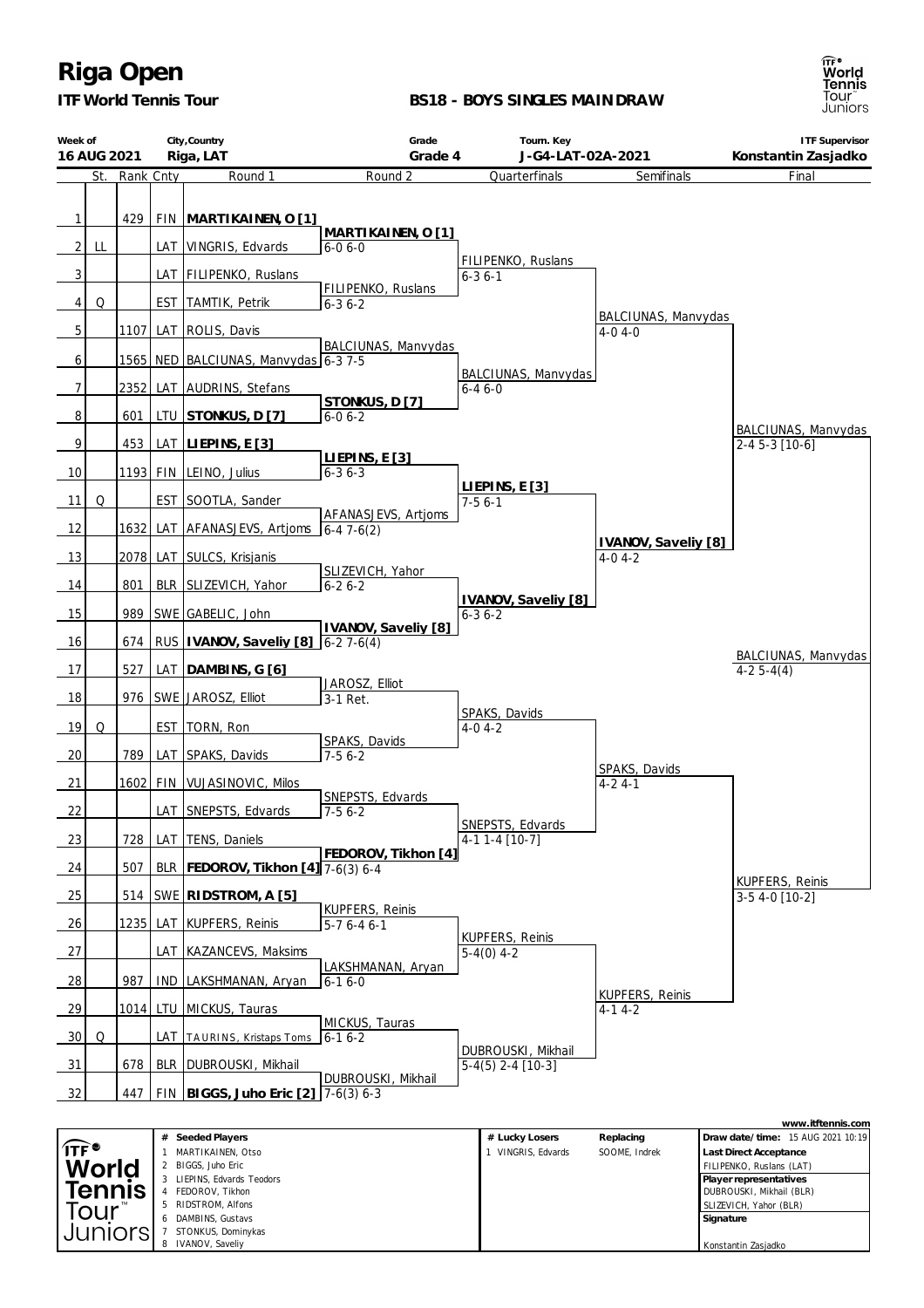*ITF World Tennis Tour*

#### **GD18 - GIRLS DOUBLES MAINDRAW**



|                                 | # | Seeded Players              | # Alternates | Replacing | Draw date/time: 16 AUG 2021 15:30 |
|---------------------------------|---|-----------------------------|--------------|-----------|-----------------------------------|
| $\widehat{\mathsf{IF}}^\bullet$ |   | KLAVINSKA, Elizabete        |              |           | Last Direct Acceptance            |
| World                           |   | TVERIJONAITE, Emilija       |              |           | LEKSE, E (LAT) + LUSE, J (LAT)    |
|                                 |   | KARGINA, Valerija Maija     |              |           | Player representatives            |
| <b>Tennis</b>                   |   | MARKINA, Marina             |              |           |                                   |
| our                             |   | FERNANDEZ LAAKSONEN, Anais  |              |           |                                   |
|                                 |   | UNGURE ROGOZOVECA, Patricia |              |           | Signature                         |
| Juniorsi                        |   | GULL, Grete                 |              |           |                                   |
|                                 |   | KROKHOTINA, Valerija        |              |           | Konstantin Zasjadko               |



**www.itftennis.com**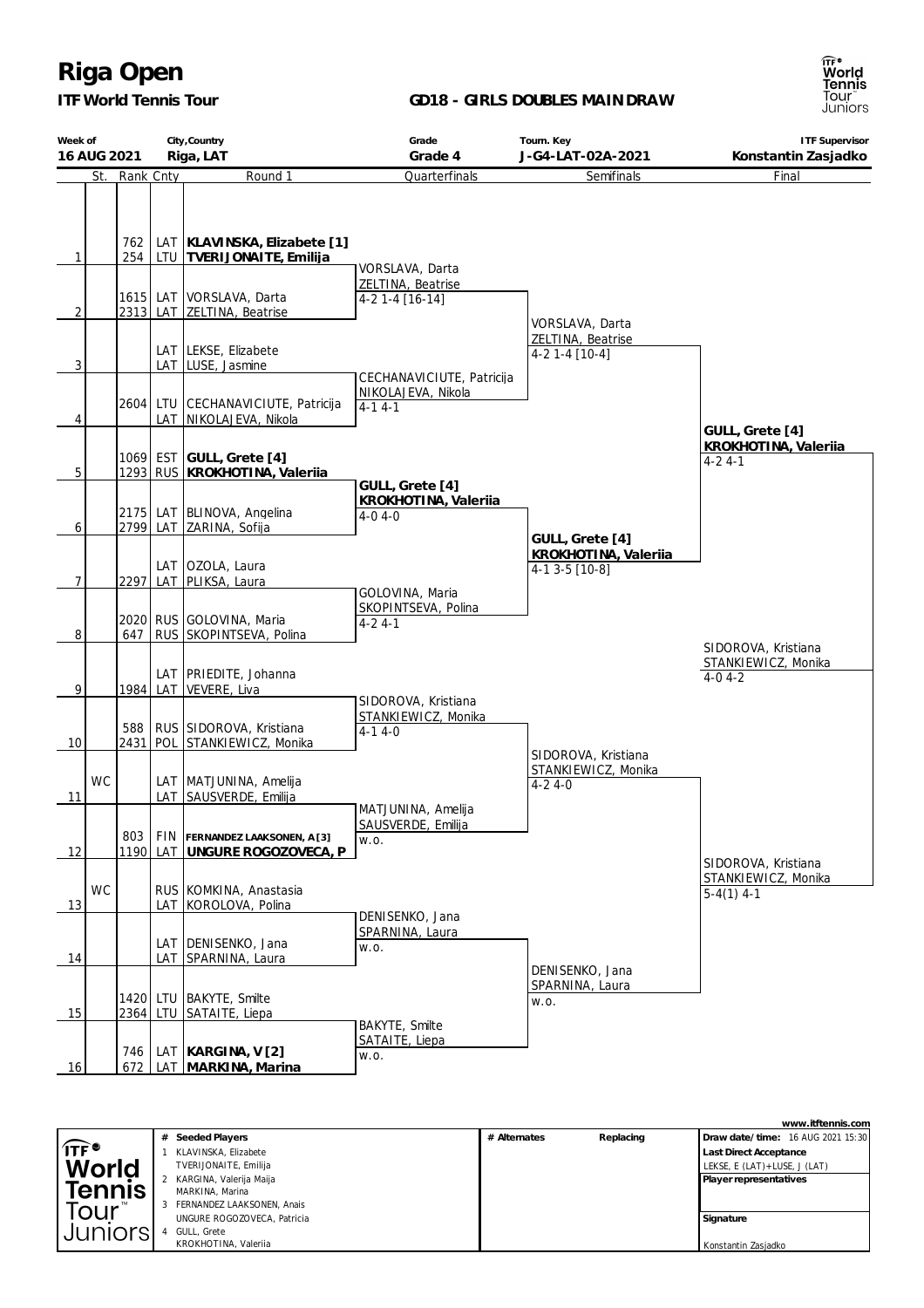*ITF World Tennis Tour*

#### **BD18 - BOYS DOUBLES MAINDRAW**



|                | City, Country<br>Week of<br>Riga, LAT<br>16 AUG 2021 |               |  | Grade<br>Grade 4                                            | Tourn. Key<br>J-G4-LAT-02A-2021           | <b>ITF Supervisor</b><br>Konstantin Zasjadko              |                                               |
|----------------|------------------------------------------------------|---------------|--|-------------------------------------------------------------|-------------------------------------------|-----------------------------------------------------------|-----------------------------------------------|
|                |                                                      | St. Rank Cnty |  | Round 1                                                     | Quarterfinals                             | Semifinals                                                | Final                                         |
| 1              |                                                      | 447<br>429    |  | FIN   BIGGS, Juho Eric [1]<br>FIN   MARTIKAINEN, Otso       | BIGGS, Juho Eric [1]<br>MARTIKAINEN, Otso |                                                           |                                               |
| $\overline{2}$ |                                                      |               |  | <b>Bye</b>                                                  |                                           |                                                           |                                               |
| 3              |                                                      |               |  | 1565   NED   BALCIUNAS, Manvydas<br>1014 LTU MICKUS, Tauras | BALCIUNAS, Manvydas                       | BALCIUNAS, Manvydas<br>MICKUS, Tauras<br>$1-44-0$ [11-9]  |                                               |
|                |                                                      |               |  | LAT SNEPSTS, Edvards                                        | MICKUS, Tauras<br>$4-14-0$                |                                                           |                                               |
| 4              |                                                      |               |  | EST   TORN, Ron                                             |                                           |                                                           |                                               |
| 5              |                                                      | 987           |  | IND LAKSHMANAN, Aryan [4]<br>514   SWE   RIDSTROM, Alfons   |                                           |                                                           | SLIZEVICH, Yahor<br>SPAKS, Davids<br>$4-24-2$ |
|                |                                                      |               |  |                                                             | SLIZEVICH, Yahor<br>SPAKS, Davids         |                                                           |                                               |
|                |                                                      | 801           |  | BLR SLIZEVICH, Yahor                                        | $4-15-3$                                  |                                                           |                                               |
| 6              |                                                      | 789           |  | LAT SPAKS, Davids                                           |                                           | SLIZEVICH, Yahor                                          |                                               |
|                |                                                      |               |  |                                                             |                                           | SPAKS, Davids                                             |                                               |
|                |                                                      |               |  | EST SOOTLA, Sander                                          |                                           | $4 - 24 - 0$                                              |                                               |
| $\overline{7}$ |                                                      |               |  | EST TAMTIK, Petrik                                          | AUDRINS, Stefans                          |                                                           |                                               |
|                |                                                      |               |  |                                                             | SULCS, Krisjanis                          |                                                           |                                               |
| 8              |                                                      |               |  | 2352 LAT AUDRINS, Stefans<br>2078   LAT SULCS, Krisjanis    | $4-2$ 1-4 [10-6]                          |                                                           |                                               |
|                |                                                      |               |  |                                                             |                                           |                                                           | SLIZEVICH, Yahor                              |
|                |                                                      |               |  | 989   SWE   GABELIC, John                                   |                                           |                                                           | SPAKS, Davids                                 |
| 9              |                                                      |               |  | 976 SWE JAROSZ, Elliot                                      |                                           |                                                           | $4-12-4$ [10-8]                               |
|                |                                                      |               |  |                                                             | KUPFERS, Reinis<br>ROLIS, Davis           |                                                           |                                               |
|                |                                                      |               |  | 1235 LAT KUPFERS, Reinis                                    | 4-0 0-4 [12-10]                           |                                                           |                                               |
| 10             |                                                      | 1107          |  | LAT ROLIS, Davis                                            |                                           | STONKUS, Dominykas [3]                                    |                                               |
|                |                                                      |               |  |                                                             |                                           | TENS, Daniels                                             |                                               |
|                |                                                      |               |  |                                                             |                                           | $3-5$ 4-2 [10-6]                                          |                                               |
| 11             |                                                      |               |  | Bye                                                         | STONKUS, Dominykas [3]                    |                                                           |                                               |
|                |                                                      |               |  |                                                             | TENS, Daniels                             |                                                           |                                               |
| 12             |                                                      | 601<br>728    |  | LTU STONKUS, Dominykas [3]<br>LAT   TENS, Daniels           |                                           |                                                           |                                               |
|                |                                                      |               |  |                                                             |                                           |                                                           | DUBROUSKI, Mikhail [2]                        |
|                | <b>WC</b>                                            |               |  | LAT   KAZANCEVS, Maksims                                    |                                           |                                                           | FEDOROV, Tikhon                               |
| 13             |                                                      |               |  | LAT TAURINS, Kristaps Toms                                  |                                           |                                                           | $1-45-4(1)$ [10-5]                            |
|                |                                                      |               |  |                                                             | LEINO, Julius                             |                                                           |                                               |
|                |                                                      |               |  | 1193 FIN LEINO, Julius                                      | VUJASINOVIC, Milos<br>$4-11-4$ [10-7]     |                                                           |                                               |
| 14             |                                                      |               |  | 1602 FIN VUJASINOVIC, Milos                                 |                                           |                                                           |                                               |
|                |                                                      |               |  |                                                             |                                           | DUBROUSKI, Mikhail [2]<br>FEDOROV, Tikhon<br>$4 - 24 - 0$ |                                               |
| 15             |                                                      |               |  | Bye                                                         | DUBROUSKI, Mikhail [2]                    |                                                           |                                               |
| 16             |                                                      | 678<br>507    |  | BLR   DUBROUSKI, Mikhail [2]<br>BLR   FEDOROV, Tikhon       | FEDOROV, Tikhon                           |                                                           |                                               |

|                            |   |                    |              |           | www.itftennis.com                 |
|----------------------------|---|--------------------|--------------|-----------|-----------------------------------|
|                            | # | Seeded Players     | # Alternates | Replacing | Draw date/time: 16 AUG 2021 15:42 |
| $\widehat{\mathsf{ITF}}$ ి |   | BIGGS, Juho Eric   |              |           | <b>Last Direct Acceptance</b>     |
| <b>World</b>               |   | MARTIKAINEN, Otso  |              |           | Bye x3                            |
|                            |   | DUBROUSKI, Mikhail |              |           | Player representatives            |
| <b>Tennis</b>              |   | FEDOROV, Tikhon    |              |           |                                   |
| rour <sup>®</sup>          | 3 | STONKUS, Dominykas |              |           | NIKOLAJEVA, Nikola (LAT)          |
|                            |   | TENS. Daniels      |              |           | Signature                         |
| Juniors                    |   | LAKSHMANAN, Aryan  |              |           |                                   |
|                            |   | RIDSTROM, Alfons   |              |           | Konstantin Zasjadko               |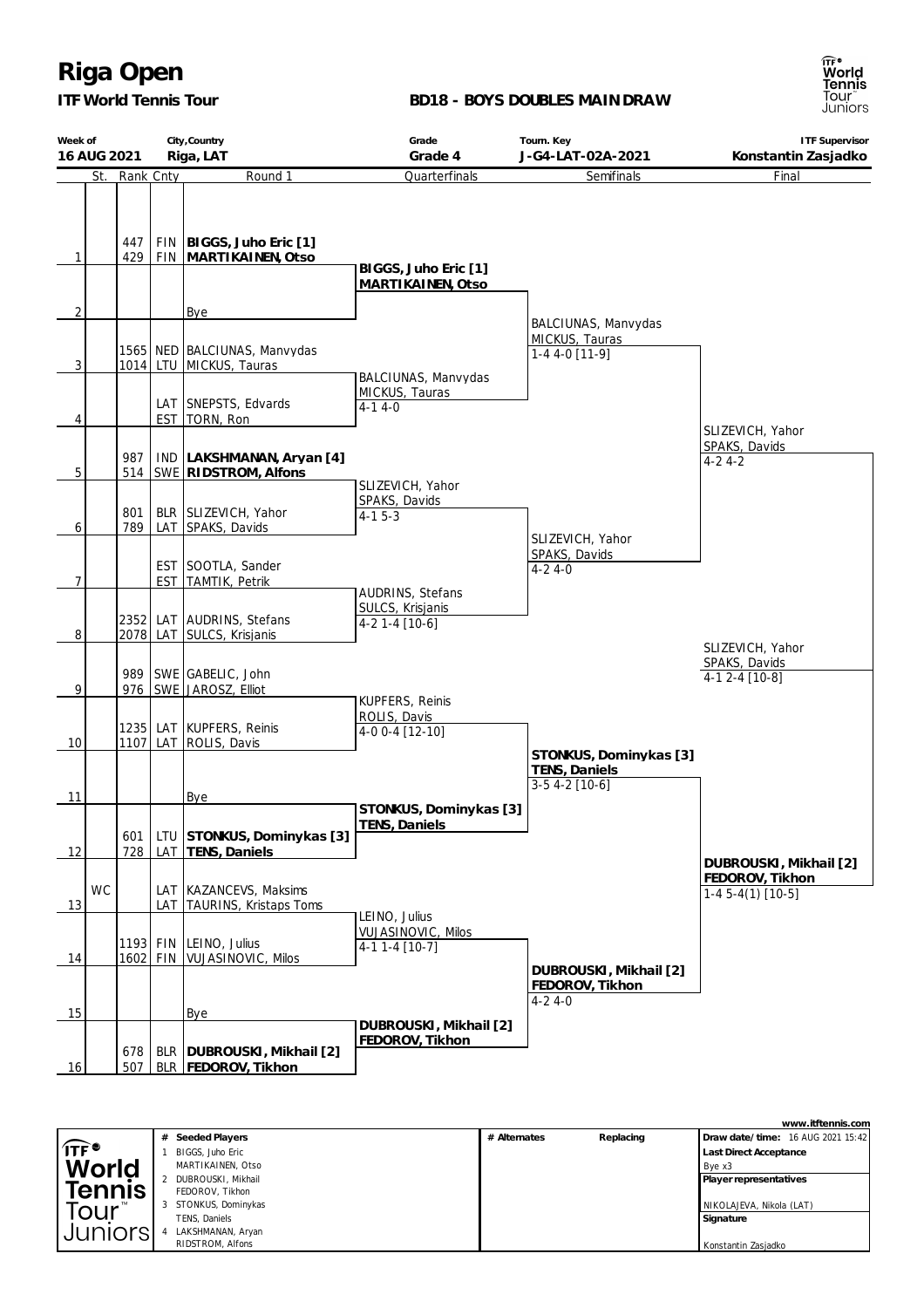### *ITF World Tennis Tour*

**GS18 - GIRLS SINGLES QUALIFYING**



| Week of<br>16 AUG 2021 |           | City, Country<br>Riga, LAT                         | Grade<br>Grade 4                           | Tourn. Key<br>J-G4-LAT-02A-2021 | <b>ITF Supervisor</b><br>Konstantin Zasjadko  |
|------------------------|-----------|----------------------------------------------------|--------------------------------------------|---------------------------------|-----------------------------------------------|
| St.                    | Rank Cnty | Round 1                                            |                                            | Finals                          | Qualifiers                                    |
| $\overline{2}$         |           | 1 WC 2604 LTU CECHANAVICIUTE, Patricija [1]<br>Bye |                                            | CECHANAVICIUTE, Patricija [1]   |                                               |
| 3                      |           | LAT LEKSE, Elizabete                               |                                            |                                 | CECHANAVICIUTE, Patricija [1]<br>$6 - 26 - 1$ |
| 4                      |           | LAT RACA, Odrija Aleksandra                        | RACA, Odrija Aleksandra<br>$5-76-0$ [10-7] |                                 |                                               |
| 5<br>WC                |           | LAT LAUGALE, Simona                                |                                            |                                 |                                               |
| 6                      |           | Bye                                                | LAUGALE, Simona                            |                                 |                                               |
| 7                      |           | <b>Bye</b>                                         |                                            |                                 | OZOLA, Laura<br>$6-16-2$                      |
| 8                      |           | LAT OZOLA, Laura                                   | OZOLA, Laura                               |                                 |                                               |
| 9                      |           | LAT SPARNINA, Laura                                |                                            |                                 |                                               |
| 10                     |           | Bye                                                | SPARNINA, Laura                            |                                 |                                               |
| 11                     |           | LAT PRIEDITE, Johanna                              |                                            |                                 | SPARNINA, Laura<br>$6 - 16 - 1$               |
| 12                     |           | LAT MATJUNINA, Amelija                             | PRIEDITE, Johanna<br>$6 - 06 - 3$          |                                 |                                               |
| 13 WC                  |           | LAT DENISENKO, Jana                                | DENISENKO, Jana                            |                                 |                                               |
| 14                     |           | Bye                                                |                                            |                                 |                                               |
| 15                     |           | LAT MEZINSKA, Elza                                 |                                            |                                 | DENISENKO, Jana<br>$6 - 16 - 1$               |
| 16                     |           | <b>EST</b> KRUUS, Kaia                             | KRUUS, Kaia<br>$6 - 06 - 0$                |                                 |                                               |